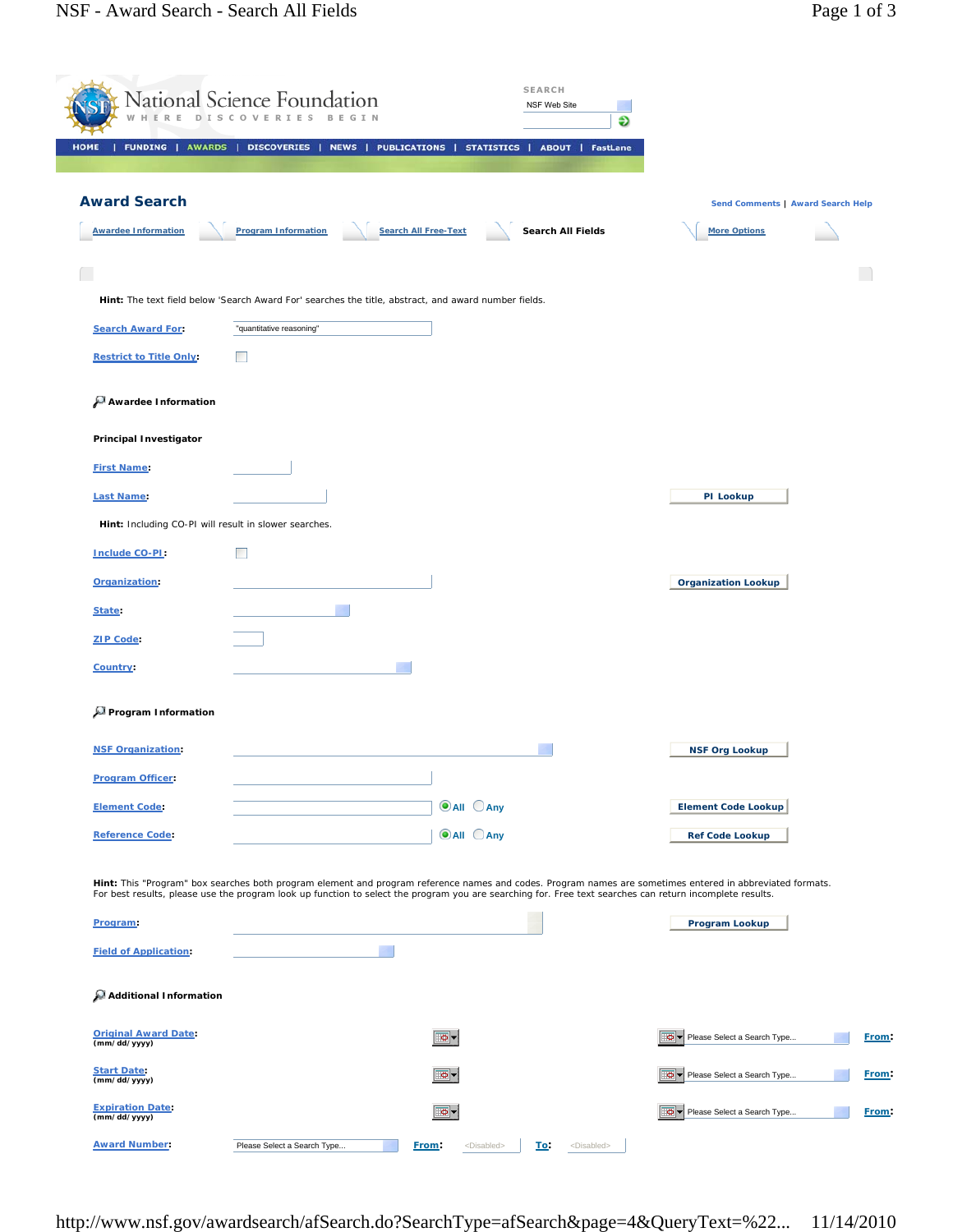$\overline{\phantom{a}}$ 

| Amount:                      |                                                                                               |
|------------------------------|-----------------------------------------------------------------------------------------------|
| <b>Award Instrument:</b>     |                                                                                               |
|                              | Hint: Historical data is from prior to 1976. This data may not be as complete as recent data. |
| <b>Active Awards Only:</b>   |                                                                                               |
| Active and Expired Awards: 0 |                                                                                               |
| <b>Expired Awards Only:</b>  |                                                                                               |
| <b>Historical Awards:</b>    |                                                                                               |
|                              | <b>Search</b>                                                                                 |
| <b>Reset</b>                 |                                                                                               |

## **Search Results**

## **Back**

 $\overline{1}$ 

Results are sorted by award date, with the most recent awards at the top. Click on a column heading to re-sort the results. The up/down arrows at the right of each column title control whether the sort is ascending or descending. To view the abstract, click on the award number or title. Click on the data in other columns to perform a new search with that parameter.

## Refine Search

## **16 awards found, displaying all awards.**

| <b>Award</b><br><b>Number</b> | <b>Title</b>                                                                                                                                                                                                                     | <b>NSF</b><br>Organization | Program(s)                                                                                           | <b>Start Date</b> | <b>Principal</b><br>Investigator | State     | Organization                                    | Awarded<br>Amount to<br>Date |
|-------------------------------|----------------------------------------------------------------------------------------------------------------------------------------------------------------------------------------------------------------------------------|----------------------------|------------------------------------------------------------------------------------------------------|-------------------|----------------------------------|-----------|-------------------------------------------------|------------------------------|
| 1036091                       | <b>Implementation Grant: A</b><br><b>Model for Achieving</b><br><b>Success in STEM</b><br>(AMASS): Positive<br><b>Feedback Interactions</b><br><b>Between Minority and</b><br><b>Nontraditional Students</b><br>and STEM Faculty | <b>HRD</b>                 | <b>HIST BLACK COLLEGES</b><br><b>AND UNIV</b>                                                        | 10/01/2010        | Digby, Annette                   | <b>MO</b> | <b>Lincoln University</b>                       | \$696,408.00                 |
| 1041391                       | <b>CI-TEAM Implementation</b><br>Project: Computing<br><b>MATTERS: Pathways to</b><br>Cyberinfrastructure                                                                                                                        | $OCI$                      | <b>CI-TEAM</b>                                                                                       | 10/01/2010        | Panoff, Robert                   | <b>NC</b> | <b>Shodor Education Foundation Inc</b>          | \$875,000.00                 |
| 1020207                       | Pre-K Early Algebra<br>through Quantitative<br>Reasoning (PreKEA)                                                                                                                                                                | <b>DRL</b>                 | <b>DISCOVERY RESEARCH</b><br>$K-12$                                                                  | 09/01/2010        | Berkaliev, Zaur                  | ΙL        | Illinois Institute of Technology                | \$366,227.00                 |
| 0952415                       | <b>CAREER: Supporting</b><br><b>Students' Proof Practices</b><br><b>Through Quantitative</b><br>Reasoning in Algebra                                                                                                             | <b>DRL</b>                 | <b>DISCOVERY RESEARCH</b><br>$K-12$                                                                  | 03/15/2010        | Ellis, Amy                       | WI        | University of Wisconsin-Madison                 | \$100,572.00                 |
| 0942186                       | <b>Common Sense:</b><br><b>Quantitative Reasoning in</b><br>the Undergraduate<br>Curriculum                                                                                                                                      | <b>DUE</b>                 | <b>CCLI-Type 1</b><br><u>(Exploratory), S-</u><br><b>STEM: SCHLR SCI TECH</b><br><b>ENG&amp;MATH</b> | 03/01/2010        | Mast, Maura                      | <b>MA</b> | University of Massachusetts Boston \$190,778.00 |                              |
| 0914565                       | <b>Track 1: Southern Illinois</b><br>Undergraduate<br><b>Recruitment and</b><br><b>Retention in Geoscience</b><br><b>Education (SURRGE)</b>                                                                                      | <b>GEO</b>                 | <b>OPPORT FOR</b><br><b>ENHANCING DIVERSITY</b>                                                      | 08/01/2009        | Miller, Grant                    | Щ         | Southern Illinois University at<br>Carbondale   | \$186,439.00                 |
| 0850465                       | <b>REU Site: Interdisciplinary</b><br><b>Quantitative Science REU</b><br>at UNCG                                                                                                                                                 | <b>DMS</b>                 |                                                                                                      | 05/01/2009        | Crowe, Mary                      | NC        | University of North Carolina<br>Greensboro      | \$121,242.00                 |
| 0817624                       | <b>Native Cases Initiative</b>                                                                                                                                                                                                   | <b>DUE</b>                 | <b>CCLI-Type 2</b><br>(Expansion), S-<br><b>STEM: SCHLR SCI TECH</b><br><b>ENG&amp;MATH</b>          | 02/15/2009        | Smith, Barbara                   | <b>WA</b> | <b>Evergreen State College</b>                  | \$499,957.00                 |
| 0816517                       | <b>Infusing Quantitative</b><br>Literacy throughout the<br><b>Social Science Curriculum</b>                                                                                                                                      | <b>DUE</b>                 | <b>CCLI-Type 3</b><br>(Comprehensive)                                                                | 09/01/2008        | Frey, William                    | MI        | University of Michigan Ann Arbor                | \$998,000.00                 |
| 0808076                       | <b>Collaborative Research:</b><br>Data-driven Inquiry in<br><b>Geoscience Environmental</b><br><b>Restoration Studies</b>                                                                                                        | <b>GEO</b>                 | <b>GEO-LSAMP LINKAGES</b>                                                                            | 09/01/2008        | <b>Zalles, Daniel</b>            | CA        | <b>SRI International</b>                        | \$249,460.00                 |
| 0807953                       | <b>Collaborative Research:</b><br>Data-driven Inquiry in<br><b>Geoscience Environmental</b><br><b>Restoration Studies</b>                                                                                                        | <b>GEO</b>                 | <b>GEO-LSAMP LINKAGES</b>                                                                            | 09/01/2008        | Montgomery, David                | <b>WA</b> | <b>University of Washington</b>                 | \$249,046.00                 |
| 0737002                       | Open Your Eyes to the<br>Skies: An Innovative and<br>Interdisciplinary<br>Astronomy/Astrochemistry<br><b>Teaching Laboratory</b>                                                                                                 | <b>DUE</b>                 | CCLI-Type 1<br>(Exploratory), S-<br><b>STEM: SCHLR SCI TECH</b><br><b>ENG&amp;MATH</b>               | 05/01/2008        | Looney, Leslie                   | Щ         | University of Illinois at Urbana-<br>Champaign  | \$97,940.00                  |
| 0737533                       | <b>Preparing Students for</b><br>Citizenship: Fostering                                                                                                                                                                          | <b>DUE</b>                 | <b>CCLI-Type 1</b><br>(Exploratory), S-                                                              | 12/01/2007        | Myers, James                     | <b>WY</b> | University of Wyoming                           | \$140,495.00                 |

http://www.nsf.gov/awardsearch/afSearch.do?SearchType=afSearch&page=4&QueryText=%22... 11/14/2010